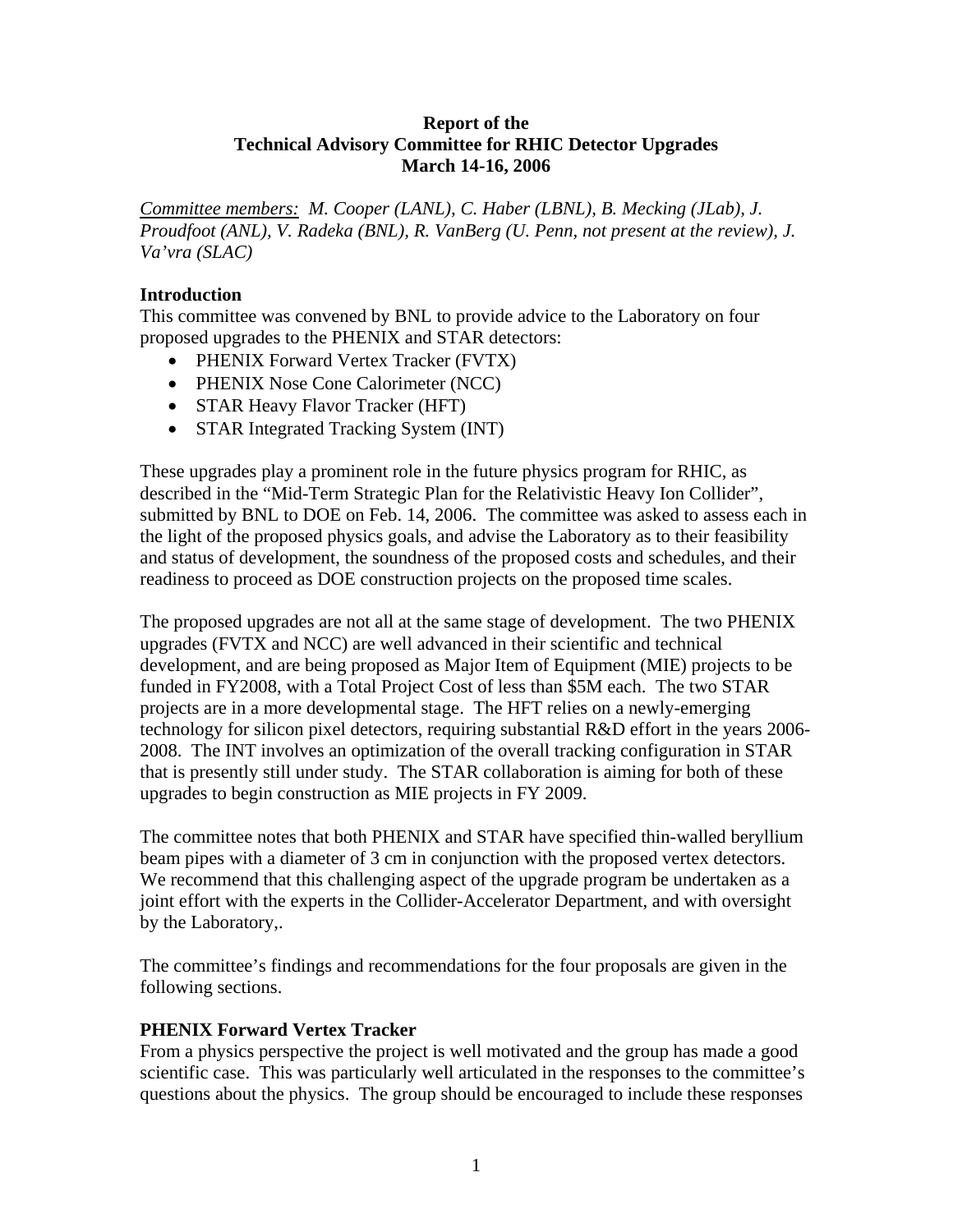in the proposal and in future presentations, prominently. In particular, quantitative metrics that address the unique contributions of the FVTX are valuable tools to further support the case for this upgrade. Some particular points noted by the committee include the following.

- o Identification of J/psi from B's is not possible in the forward muon arms without this detector. Separation of charm from beauty also requires this detector. The same type of measurement from the inclusive spectrum appears to be hard, and likely to be systematics limited since the analysis requires the subtraction of one decay spectrum from the other. These systematics should be more thoroughly evaluated.
- o W-boson physics will require a good understanding of the rate of fakes from mis-measured tracks at high  $P_t$ . It was stated that this fake rate is reduced by the FVTX, but no details were presented.

The overall layout and configuration seem appropriate for the measurement goals of this device. The committee finds that the FVTX is in a position to proceed to a construction phase in FY2008. We describe below some issues to be addressed, and steps to be taken, during the coming months in order to ensure a successful construction project that can be carried out with the proposed cost and schedule.

The technical design is based substantially on existing developments made by other groups. The front end readout is based up the FPIX chip developed at Fermilab for BTeV. A modification is foreseen (the PHX chip) which may appear to be largely a matter of configuration. However, a new layout may introduce new noise or coupling issues which are layout dependant. This needs to be considered and foreseen as part of the chip fabrication cycle. The mechanical design of the module derives from the design of the ATLAS pixel disks and uses the same engineering team.

This use of existing designs is an advantage, in that the prior R&D is leveraged, and elements may already be known to work. However, the use of existing designs has the potential disadvantage that it effectively takes responsibility for technical performance away from the team members who have a direct stake in the physics. A very tight liaison and interaction between the team members and these external "contractors" is very important. Clear demarcations of responsibility and deliverables need to be derived. This will need to be spelled out in a formal management plan for the project.

The fabrication plan is based substantially on existing resources at the Fermilab SiDet facility. However, Fermilab is not a collaborator and is effectively acting as a "job-shop" here. Based upon its experience on CDF, D0, and other silicon projects there is most certainly the proper infrastructure and technical skills and manpower at SiDet to do a project like the FVTX. However, Fermilab has not played this "contractor" role before. The PHENIX group should be strongly integrated into the management and day-to-day operations of the fabrication project to ensure that all specifications are met, that assembly rates are maintained, and that unforeseen problems are identified and dealt with rapidly. PHENIX needs to take responsibility for the assembly project even though they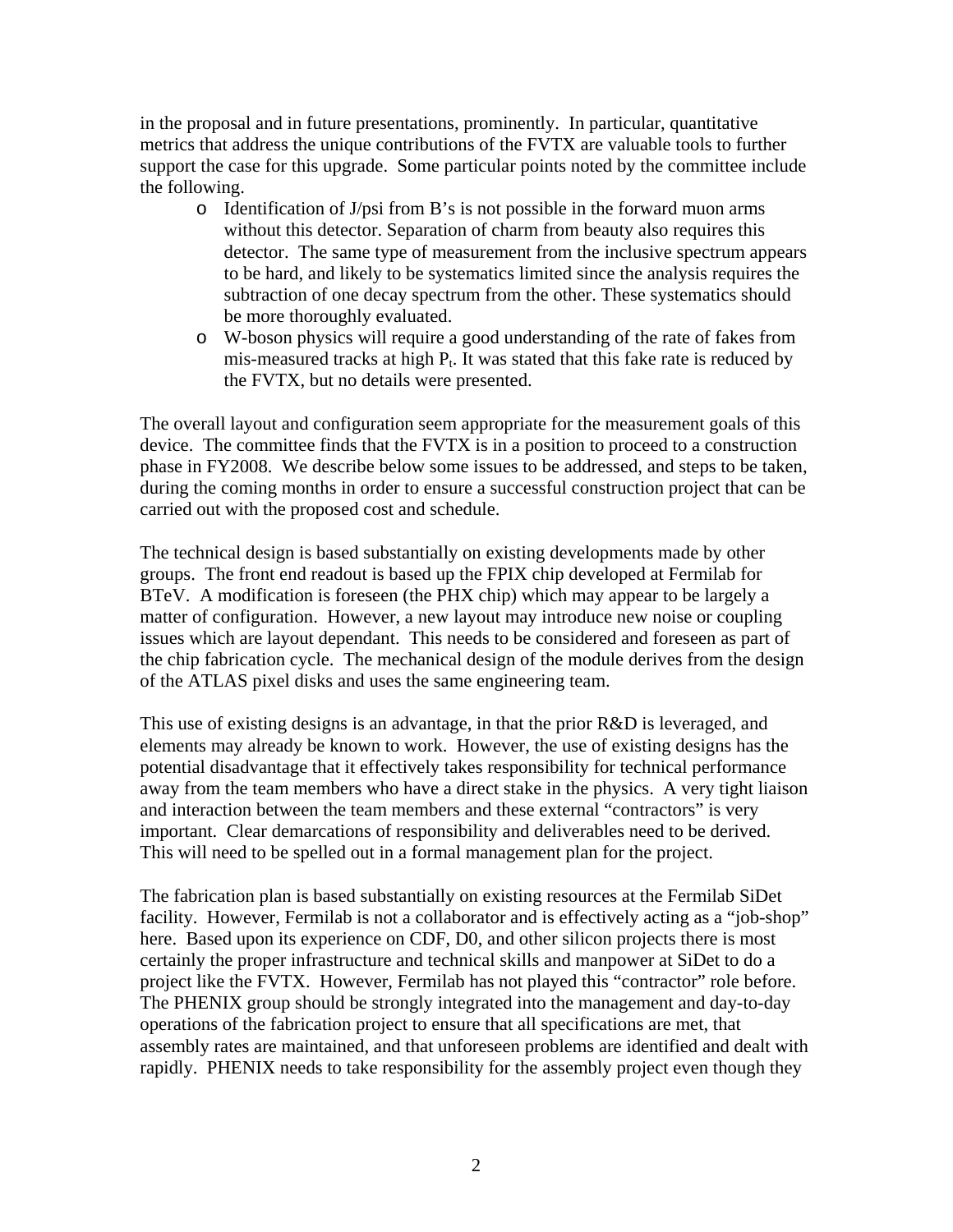are using Fermilab substantially as a technical resource. Again, this must be specified in the formal management plan.

The proposal document as presented is strong on physics and simulation but needs additional work to better specify the technical details of the design and fabrication plan. Given the intention to start construction in October 2007 a complete technical design report needs to be written urgently. Among the elements to be included are:

- o Final design of the PHX chip
- o Final design of the module consisting of the PHX chip, bonds, HDI, sensor, and interconnect to the external DAQ. A choice between a bump or wirebonded solution is fundamental to the module design and needs to be made in the very near future. Criteria to consider are electrical performance, fabrication rates, material, and cost (in roughly this order).
- o Final design of the mechanical support structure and cooling system.
- o A complete fabrication plan including a detailed model of the process with time and manpower estimates included. Consider component availability and delivery rates explicitly.
- o A complete testing plan at all levels including all components.
- o Commissioning will be a major enterprise, and insufficient time is allowed for this in the schedule. A careful plan should also be developed.
- o A new schedule with key milestones called out at all appropriate levels.

The schedule as presented delays key aspects of the mechanical design until the start of construction. These seem much too late. Resources need to be found to complete this aspect now.

The physicist manpower as presented, roughly 8 FTE per year, contains substantial fractional commitments and has a large contribution for simulation and analysis. It is not clear the latter even belongs in the manpower table for a construction project. It represents 40% of the effort during much of the construction phase. More substantial physicist manpower directed at technical/fabrication aspects of the project may be required. This plan should be revisited during the preparation of the final proposal and technical design report.

### **PHENIX Nose Cone Calorimeter**

This proposal is well thought-out, clearly presented and well motivated by physics questions central to the RHIC program. The principal physics motivation is to extend the PHENIX coverage for high-energy  $\pi^0$  and photons, and to enhance the capabilitity of the forward muon arms with a measurement of electromagnetic energy, thereby adding the measurement of  $\chi_c$  in heavy ion collisions (Cu+Cu and possibly also Au+Au). Since this measurement is of unique importance in understanding the properties of new states of matter at RHIC, a more careful evaluation of the performance of this detector in Au+Au should be considered, and any changes which may allow better performance in Au+Au incorporated in the design if at all possible.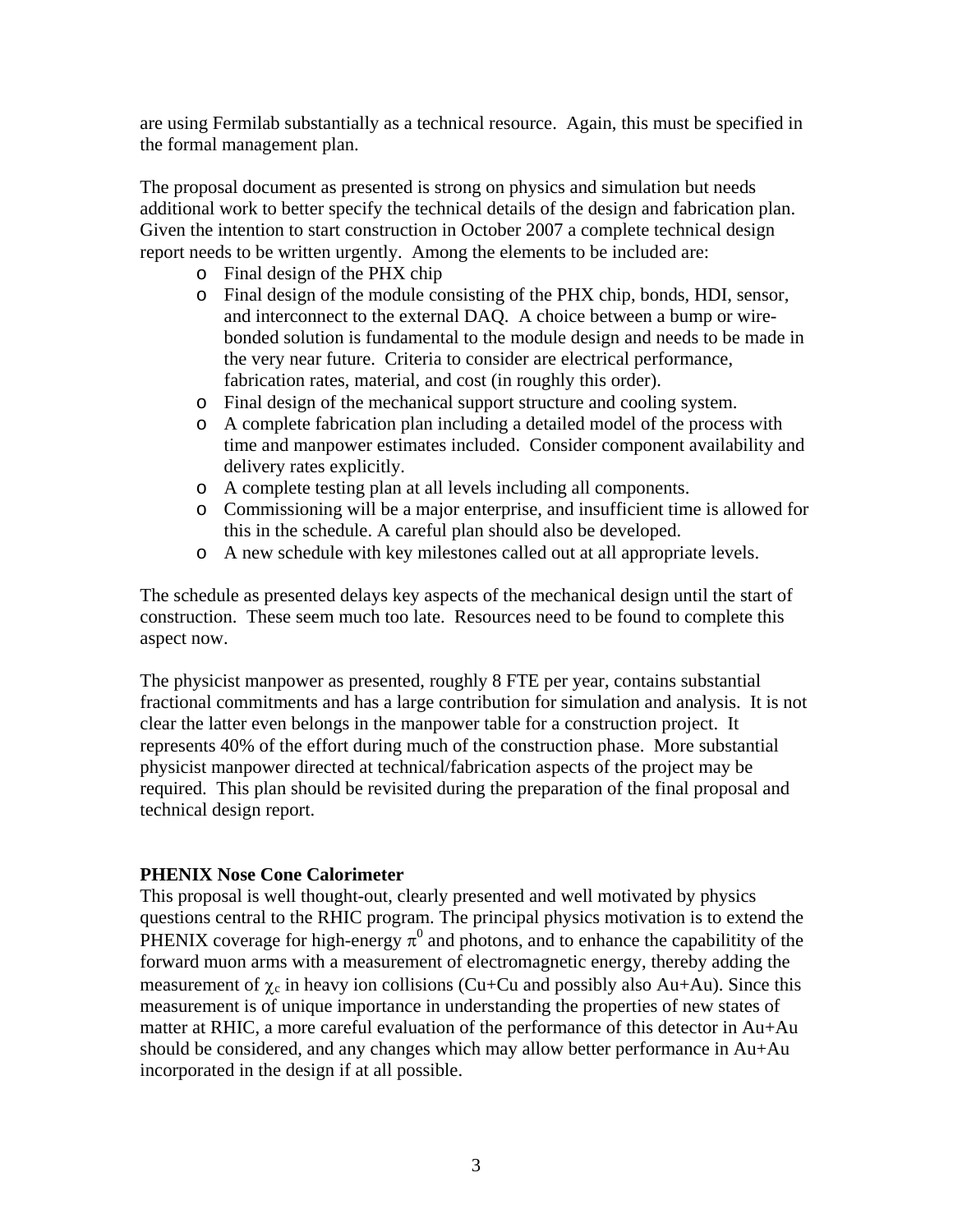We note that the proposed DOE-funded project will provide one Nosecone Calorimeter. The collaboration expects to construct the second NCC with resources provided by non-U.S. collaborators. The second NCC would follow about one year behind the first. These plans are in an early stage. In this review, the committee has focused only on the project to construct the first NCC. From a technical standpoint, the committee concludes that this project can proceed to the construction phase in FY2008. We describe below some issues to be resolved in order to ensure that the project can be carried out with the proposed cost and schedule.

This is a novel calorimeter design, and a new experience for the group. Assuming that the design may probably still need 2-3 iterations before the final solution is solid, the time schedule is very tight. It is recommended to decide on the final electronics solution, including the cooling, as soon as possible.

The final electronics chain tests should also include tests in the RHIC environment, with special consideration given to the possible effects of neutron backgrounds.

Optimization of the calorimeter absorber and sampling structure should continue. In particular, attention should be given to the measurements for photons from the  $\chi_c$ , for which the resolution and linearity are important.

The dynamic range must be decided upon soon. The desire to extend the dynamic range to cover minimum ionizing particles needs to be better justified, and a choice of ADC selected. If a non-linear or piecewise-linear ADC is selected then the implications of this must be included in terms of operation and calibration.

Cooling of the SVX4 chip is likely to be necessary. There is presently no plan to do this. If no cooling is foreseen, then the impact must be clearly described

A plan for prototype studies in 2006/2007 is essential to establish the cost and performance (resolution, linearity and noise) of this calorimeter

Mechanical design and integration is at an early stage – the committee was unconvinced that the amount of engineering effort assigned to this task would be sufficient. Given the plan to band the detector bricks together, thought must be given to both seismic loads and loads which may be experienced by the structure during movement of the detector (such as an emergency stop)

Construction of a sector mockup should be considered as a way to confirm the layout of readout boards and services, since space is extremely tight.

### **STAR Heavy Flavor Tracker and Integrated Tracking**

STAR has proposed a precision vertex tracking device, the Heavy Flavor Tracker, using a new technology for fine-grained pixel detectors. This uses CMOS Active Pixel Sensors (APS) technology, with the potential for 30 μm pixel size on silicon sensors only 50 μm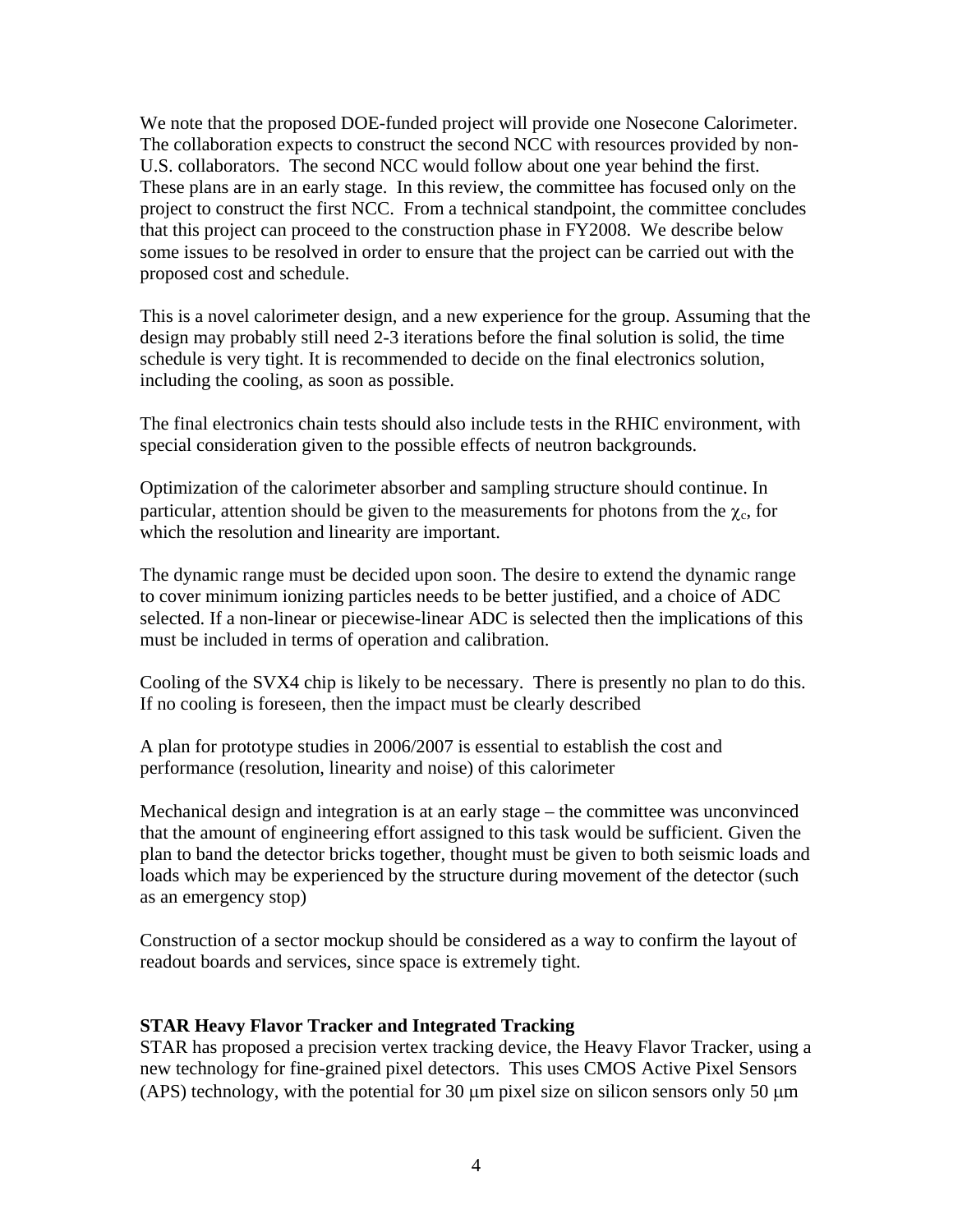thick. The technology is being developed at the IReS Laboratory in Strasbourg, France, as well as at LBNL. The proposed HFT would utilize two layers of such sensors, at 2 cm and 5 cm radii from the collision axis. The readout rate is relatively slow (4 msec per frame, with possible upgrade to 0.2 msec), resulting in multiple-event pile-up, but the occupancy is very small, as the detector will have  $10^8$  pixels. The detector would rely on additional tracking information to make the connection from TPC tracks to the correct hit segments in the pixel layers. The existing Silicon Strip Detector (SSD) may be used for an intermediate space point. However, as part of its Integrated Tracking upgrade (INT), STAR is proposing a new 3-layer set of silicon strip detectors to surround the HFT.

In addition to the intermediate layers of silicon strip detectors to surround the HFT, the Integrated Tracking upgrade aims to provide new tracking capability in the forward direction, at angles subtended by the End Cap Electromagnetic Calorimeter, in the pseudorapidity range  $\eta \sim 1$ -2, where the TPC tracking is not adequate to resolve the charge sign of high-energy electrons from  $W^{\pm}$  decays. In the present proposal, the forward tracking elements would consist of four discs of silicon strips close to the collision region, and larger-area detectors downstream using gas detectors with segmented readout based on GEM technology. The collaboration is still in the process of simulating the physics measurements and optimizing the configuration for the Integrated Tracking upgrades.

### **Heavy Flavor Tracker**

#### Physics Motivation

The proposal to add a heavy-flavor tracker (HFT) to the STAR detector will significantly enhance the capabilities of STAR in the mid-rapidity range. The detection of a displaced secondary vertex will cleanly identify the production of heavy flavors from the topology of the event alone. For example, D-meson decays can be identified without the need for kaon identification and without combinatorial background.

Heavy flavor measurements are important for the RHIC program to clarify the properties of the dense medium created in heavy-ion collisions. Important issues to be addressed are the questions regarding the extent to which thermalization, flow, and energy loss for heavy quarks differ from what has been observed for the light flavors.

In addition to its role in heavy–flavor identification, the low-mass HFT will also play an important role in reducing the background in vector meson mass spectra (measured in  $e^+e^-$  decays) due to contributions from photon conversions.

### Detector Concept and Technology

The proposed APS technology is the most promising choice for high granularity, low radiation length, and low power dissipation vertex tracking in an environment such as RHIC.

The proposed design configuration maximizes the solid angle coverage while keeping the number of detector layers and the area of silicon at a minimum. It is assumed that the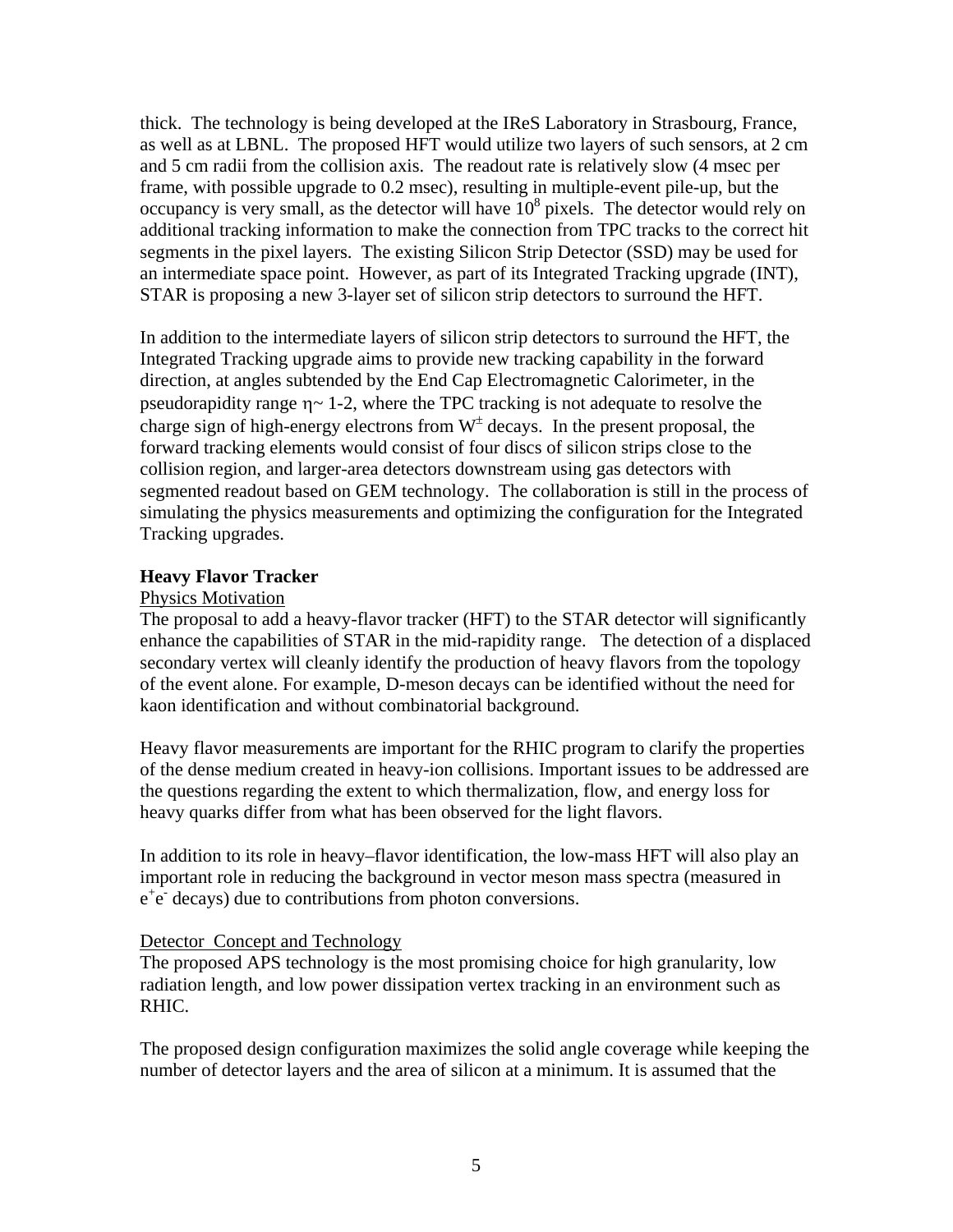small beam pipe diameter will be consistent with reliable machine operation. The overall concept and implementation plan is well thought out.

This is a cutting edge technology, and it will be used for the first time on a fairly large scale in a large physics experiment. If successful, it will have a significant impact on future experiments.

## Technical Issues

The basic sensor cell (pixel), while based on "standard" CMOS process, depends critically on some properties of the process usually not specified by the foundry. For example, the dark current at the femto-amp level is not important for most CMOS applications. While the broad-based and outstanding R&D program at IRES is commendable, one will have to capture a good point in the continuing development progress and an available CMOS process to focus on the design of the device to be used for HFT.

The decision on how thin the sensors need to be should be based on the yield, and ease of handling of the sensors, as well as on minimizing multiple scattering, taking into account other materials necessary in the detector assembly.

The mechanical design concept makes use of advanced composite materials. The present design is mostly motivated by the desire to make possible installation and removal of the detector in a short time. Design variations which would improve the position stability of the detector components with respect to each other might be considered. A well thought out design for the readout was presented.

Cost, Schedule, Manpower

- This is a well planned project which recognizes that it has limitations in the available manpower and funding, particularly with respect to mechanical engineering.
- The overall listed manpower  $\sim$  25 FTE integrated over a five year period) will not be sufficient.
- Given the cutting edge technology, the proposed schedule does not contain sufficient float.
- The cost estimate has been made with realistic contingency figures.
- Silicon fabrication costs are not a major part of the project cost, and allowing for four detector copies is justified.

# Recommendations

1. This R&D effort should proceed. The proposed schedule for realizing a working detector is very tight, and, as the STAR project manager noted at this review, the funding profile shown in BNL's Mid-Term Plan for RHIC is not well matched to the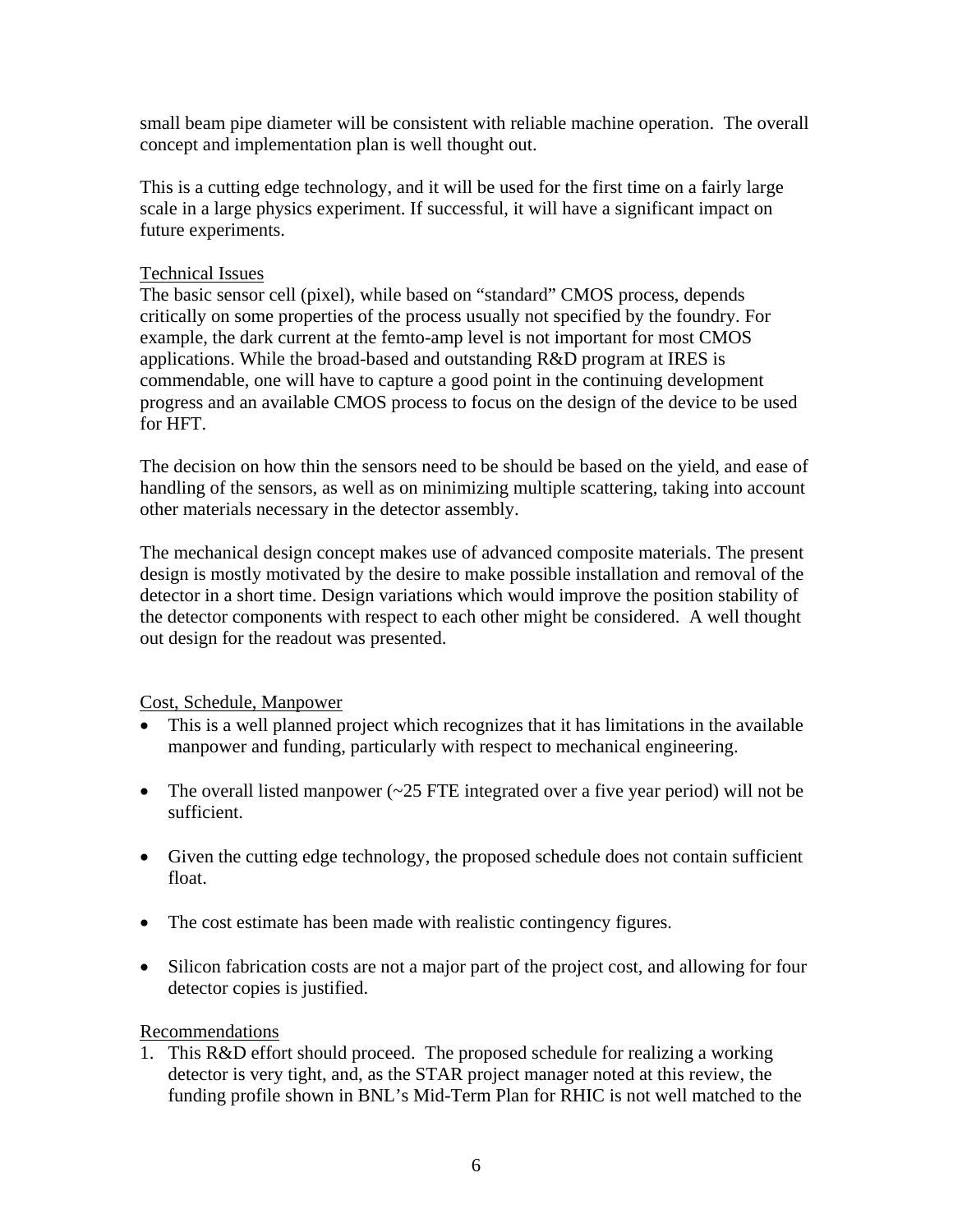current plan for R&D activities. BNL and STAR should work with DOE to make realistic plans for this valuable project.

2. The STAR/HFT team should consider a third detector layer in coordination with the Intermediate Tracker, and analyze various aspects of an integrated design concept.

## **Integrated Tracking Upgrade: Intermediate and Forward tracking detectors** The committee concurs with the assessment that the heavy flavor tracker (HFT) and integrated tracking upgrades (INT) are critical for the future of STAR. The entire STAR collaboration should engage in the success of the integrated tracking and supply assistance where needed.

The scientific goals of the tracking systems are well motivated. For heavy ion physics, the role of the Inner Silicon Tracker (IST) in making the connection between the HFT and tracks in the TPC is crucial for fully exploiting the HFT in the study of heavy flavor production. For the spin program, the forward tracker is the key element for the charge determination in studies of parity-violating W decay.

The committee commends the effort made for this review but feels the review occurred too early in the definition of the project for the collaboration to have optimized their choices. Although impressive progress has been made in defining the overall scope of the project, the design should be based on a more complete simulation. Two important metrics to be determined in the simulation and connected to the goals are 1) the required tracking accuracy for determining the position of the particle at the surface of the HFT, and 2) the probability of charge mis-identification in the forward tracker as a function of momentum and rapidity. The affect of mis-measurement of the charge on the relevant asymmetry determination should be illustrated.

The committee recommends that the overall structure (including the HFT) of the various tracking devices should be optimized against the physics goals. The team should consider limiting the number of technologies employed.Perhaps everything can be done with Si and one readout system. The disks of the Forward Silicon Tracker might be rearranged into an optimized layout that would eliminate the need for the GEM detectors.

 The committee recommends that a complete simulation be undertaken to define the optimal detector.Some of the issues that a good simulation would clarify include:

- 1. Would the overall design benefit from having three HFT layers? Would more HFT layers reduce the requirements on the IST?
- 2. The reason for a separate IST along with the existing Si Strip Detector (SSD) needs further study. Perhaps fewer layers would be required, with possibly only two layers if there is an additional HFT layer.
- 3. The choice of strip geometry versus pad readout could be justified. Naively, 1 mm x1-mm pads point into a volume characterized by  $1mm^2$ . 0.060-mm x 40mm strips point into a volume characterized by  $2.6$ mm<sup>2</sup>. A different optimization of the strip geometry may make the pad readout unnecessary.